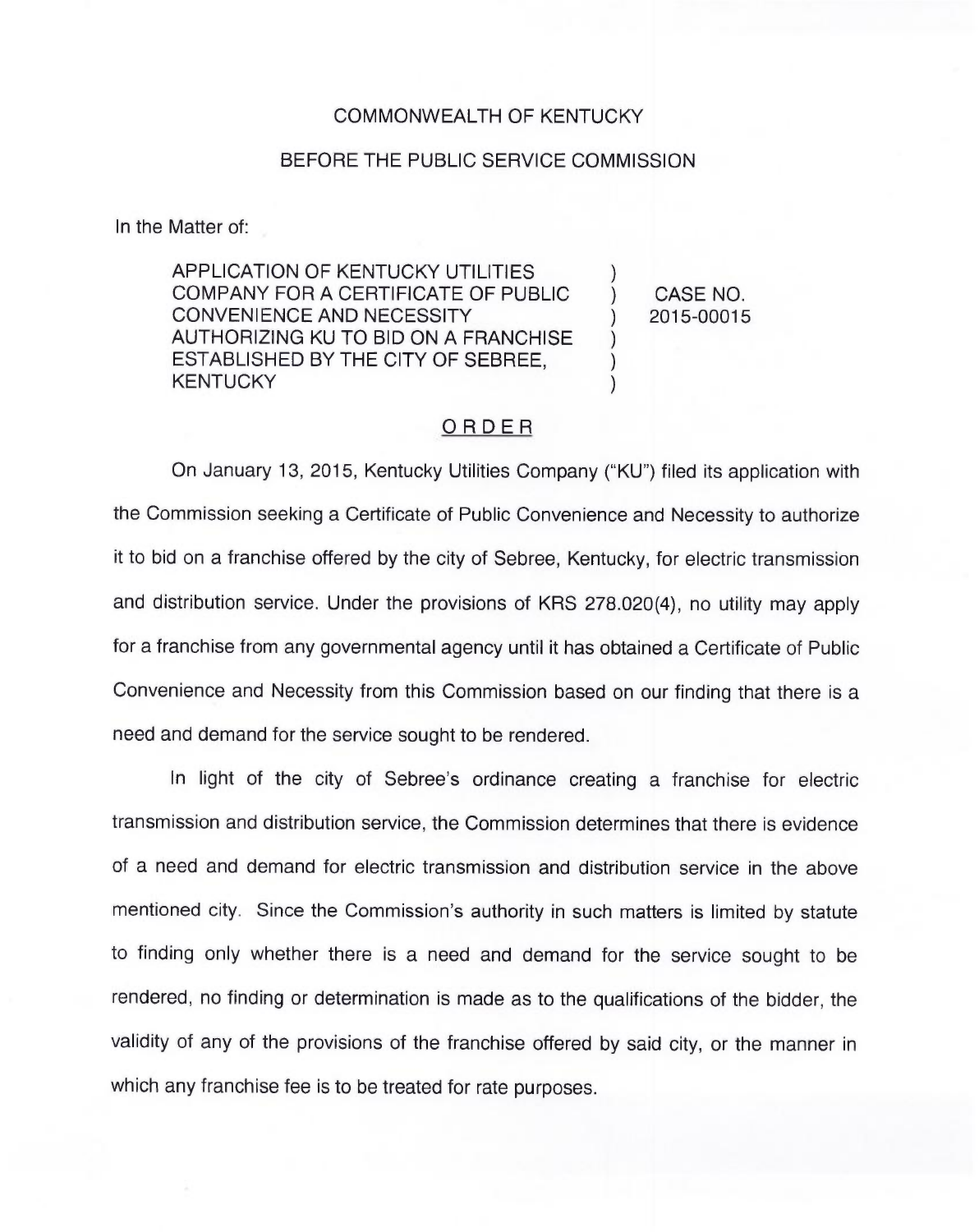## IT IS THEREFORE ORDERED that:

1. KU is granted a Certificate of Public Convenience and Necessity that authorizes it to bid on a franchise offered by the city of Sebree, Kentucky, for electric transmission and distribution service.

2. If KU is not the successful bidder, KU shall, within ten days of the award of the franchise at issue, file with the Commission a written notice stating that KU was not the successful bidder.

3. If KU is the successful bidder, KU shall, within ten days of the award of the franchise at issue, file with the Commission a copy of the executed franchise agreement and a statement disclosing the amount of the initial franchise fee.

4. If KU is the successful bidder, KU shall, within ten days of an increase or decrease in the amount of the initial franchise fee set forth in the franchise agreement, file with the Commission documentation setting forth the revised fee.

5. Any documents filed pursuant to ordering paragraphs 2, 3, or 4 of this Order shall reference the number of this case and shall be electronically submitted via the Commission's electronic Tariff Filing System.

6. This Order shall not be construed as granting a Certificate of Public Convenience and Necessity to construct utility facilities in said city.

By the Commission

ATTES **Executive Director** 

ENTERED JAN 23 2015 **KENTUCKY PUBL** /ICE COMMISSION

Case No. 2015-00015